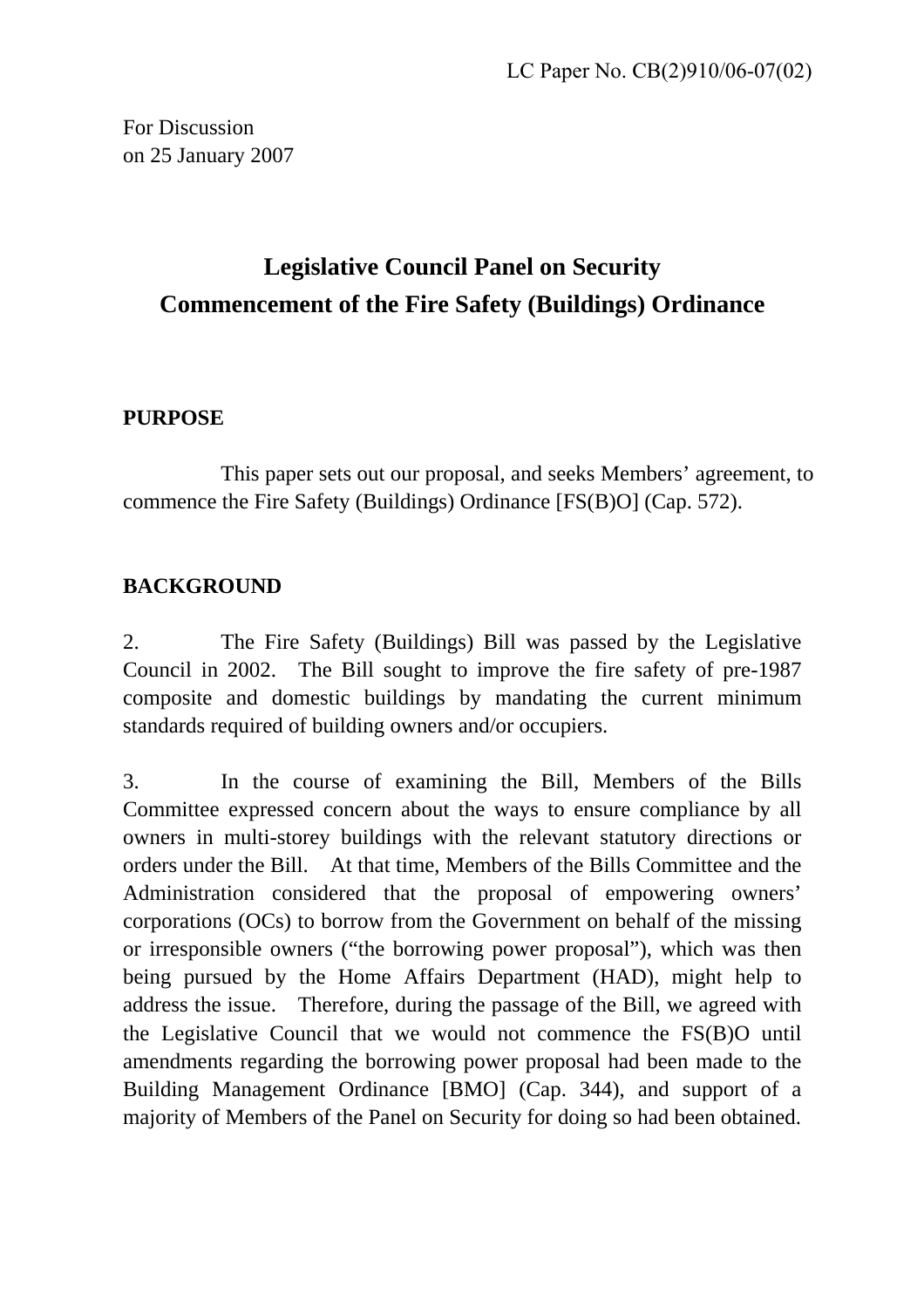#### **BUILDING MANAGEMENT (AMENDMENT) BILL 2005**

4. The Building Management (Amendment) Bill 2005 [BM(A)B2005] was introduced into the Legislative Council on 27 April 2005, and a Bills Committee was set up to examine the Bill.

5. Having discussed the matter further with Government departments concerned and considered the results of public consultation, HAD decided, and the Bills Committee on the BM(A)B 2005 agreed at its meeting of 7 December 2006, that the borrowing power proposal should not be pursued.<sup>1</sup> This is because the proposal, which forces the owners concerned to become borrowers and if they want to object, forces them into court, $2$  could be seen as a violation of human rights. Besides, in order to strike a fair balance between the timely completion of statutory works and the interests of individual owners (who may have genuine reasons for defaulting payment of their share), an appeal mechanism<sup>3</sup> has to be built into the borrowing power proposal. For those owners who deliberately refuse to pay (whether their reasons are valid or not), the appeal mechanism will enable them to delay the whole process for a very long period of time. The original aim of the proposal, which is to facilitate the timely compliance with statutory repair orders by OCs, could not be met. On the other hand, there are already a number of provisions under the BMO which assist OCs to collect payment from owners. There are also numerous precedents of OCs successfully using these channels to deal with defaulting owners. More importantly, there were not many financial assistance schemes available for OCs and property owners in carrying out repair works when the borrowing power proposal was first put forward. Given the above reasons, the Administration is of the view that it is no longer appropriate nor necessary to pursue the borrowing power proposal.

 $\overline{a}$ 

<sup>1</sup> *"Way Forward on the Proposal about Borrowing Power of Owners' Corporations"* (LC Paper No. CB(2)551/06-07(02))

<sup>2</sup> Under the borrowing power proposal, if the owners concerned want to object to the OC's decision to borrow from the Government on their behalf, they must submit an appeal to the Lands Tribunal within a specified time limit.

<sup>3</sup> Under the borrowing power proposal, if an appeal against the determination of the respective share of cost of works to be contributed is filed with the Lands Tribunal within the prescribed period of time, the OC will have to withhold the application for the loan to the Government pending the Lands Tribunal's judgment.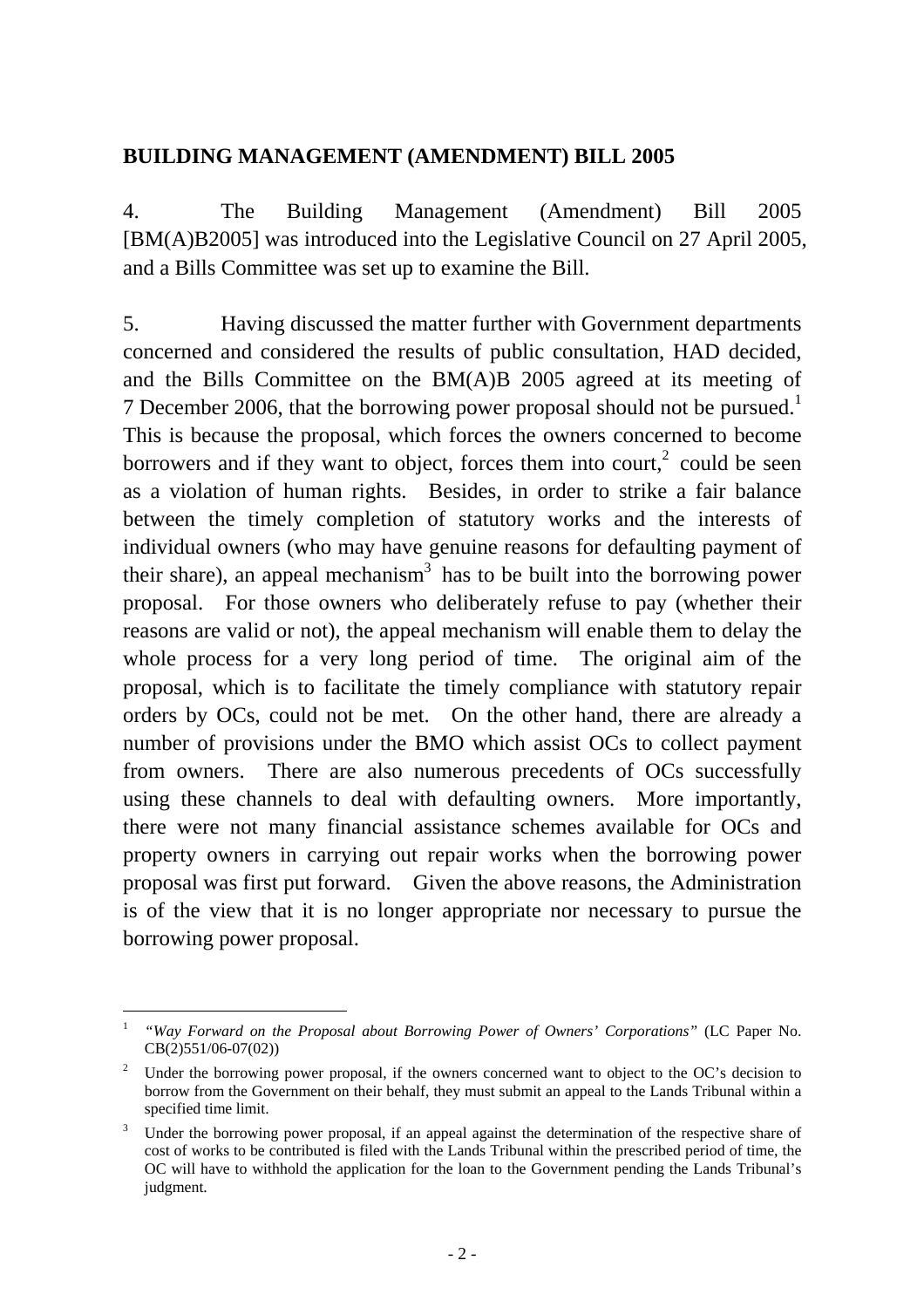6. At the same meeting, Members were informed of the Administration's suggestion to delink the borrowing power proposal from the commencement of the FS(B)O. Members were also briefed on the measures to be adopted by the Administration to facilitate the commencement of the Ordinance as set out in paragraphs 7 to 16 below. In gist, these measures include a phased implementation timetable based on the age of buildings, a flexible and pragmatic approach in enforcing the Ordinance, and the various financial and technical assistance schemes available for owners in carrying out the required works under the Ordinance. Members in general agreed that the withdrawal of the borrowing power proposal should not affect the commencement of the FS(B)O as the Administration would adopt a series of measures in facilitating the commencement of the Ordinance.

## **FACILITATION MEASURES FOR THE COMMENCEMENT OF FS(B)O**

### **Phased Implementation**

7. The Fire Services Department (FSD) and the Buildings Department (BD) propose to implement the FS(B)O in phases as follows -

#### Composite Buildings

8. Given the less satisfactory fire safety condition in composite buildings and in view of the higher fire load, mixed occupancies and large number of visitors in the non-domestic (commercial) parts of composite buildings, we plan to implement the FS(B)O in pre-1987 composite buildings in the first instance with a target for completion in 10 years. In the first six years, we will deal with about 5,000 pre-1973 private composite buildings. In the remaining four years, we will cover some 4,000 private composite buildings built between 1973 and 1987.

#### Domestic Buildings

9. Upon completion of the improvement programme for composite buildings, we will deal with about 3,000 pre-1987 domestic private buildings,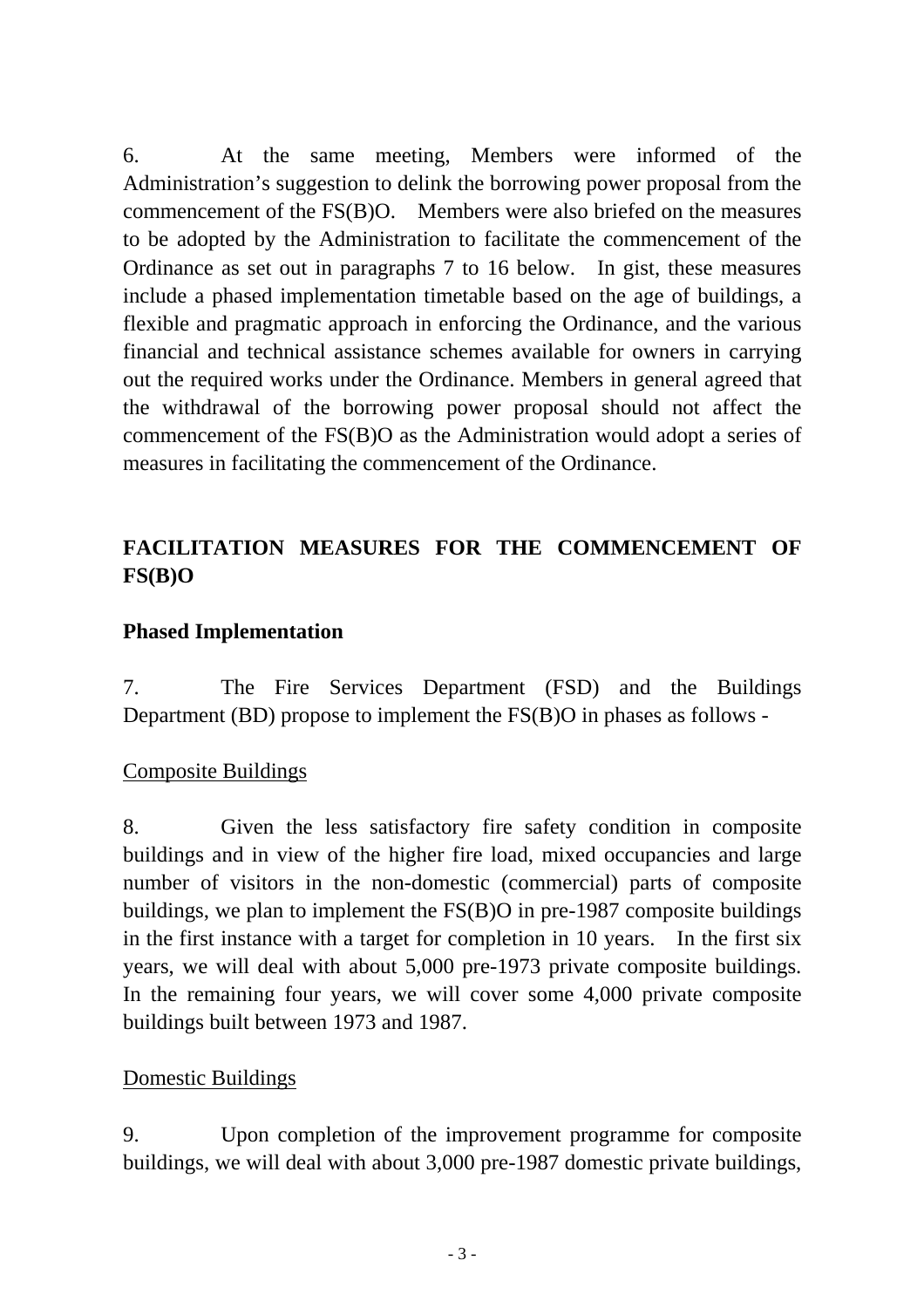with priority given to the pre-1973 buildings, and making reference to similar fire safety requirements for the domestic parts of composite buildings. Domestic buildings with not more than three storeys high will be exempted.

#### **Flexible and Pragmatic Implementation**

10. We are aware of the practical difficulties for some building owners to comply with some of the fire safety requirements. These difficulties may arise from the physical constraints and/or structural problems of the buildings, as well as the lack of sufficient financial means despite the financial assistance mentioned in paragraphs 12 to 14 below. Without compromising fire safety, FSD and BD will adopt a flexible and pragmatic approach in handling these cases. Some examples are given below :

- (a) Under the FS(B)O, FSD and BD are empowered to serve fire safety directions on owners and occupiers, directing them to improve the fire safety measures of their premises/buildings within a specified period. The compliance period could be extended upon application by owners/occupiers for Extensions of Time if owners/occupiers have genuine difficulties. Prosecution will only be considered if, without reasonable excuse, the owners/occupiers fail to comply with the directions.
- (b) In implementing the FS(B)O, FSD and BD will exercise flexibility in granting relaxations or even exemptions of some requirements having regard to the particular circumstances of each case. For instance, if an authorized person or a registered structural engineer certified that the rooftop of the building cannot support a standard fire service water tank due to structural problems, FSD will consider accepting a water tank of smaller capacity. Where justified, FSD will even consider waiving the installation of a water tank if firemen can rely on the water supply from the town's main in the vicinity. As for the fire safety construction, an example will be if the door of a domestic flat opens into the corridor and not directly into the escape staircase, BD will consider exempting the upgrading requirement of the door.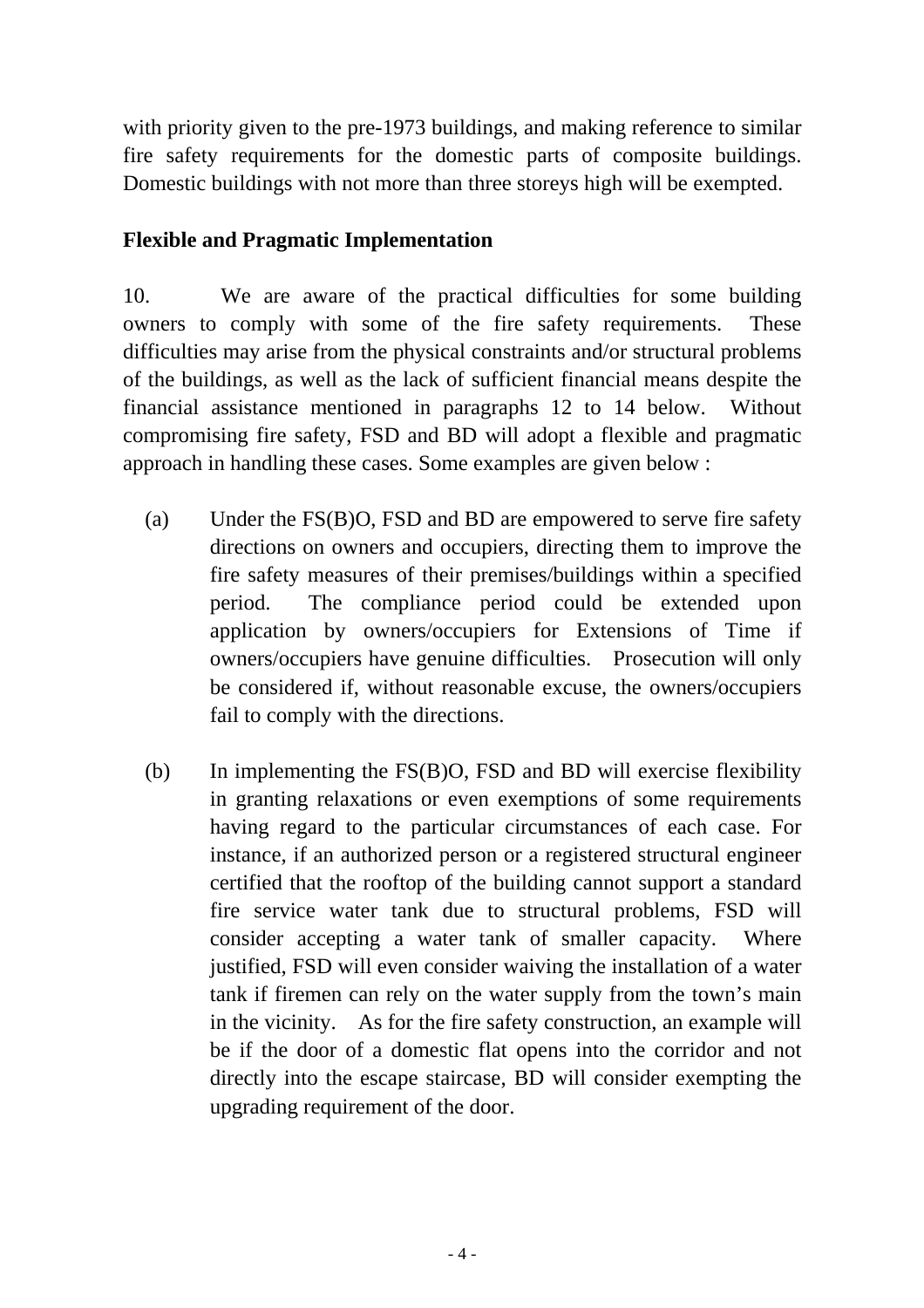(c) For those buildings which have been included in the urban renewal programme with a timetable for completion, FSD and BD will only require the minimum fire safety standard, such as the provision of portable fire extinguishers and the removal of imminent fire hazards.

11. Such flexible and pragmatic implementation approach has been proven to be effective in the implementation of the Fire Services (Commercial Premises) Ordinance [FS(CP)O] (Cap. 502) and its Amendment Ordinance. Since their commencement in 1997 and 1998, about 46% of prescribed commercial premises  $(PCP)^4$  and 39% of specified commercial buildings  $(SCB)^5$  have complied with the fire safety directions issued by FSD under the Ordinance. In terms of the fire safety directions issued by BD, about 61% of PCP and 26% of SCB have complied with the directions. So far, only 0.14% and 0.34% of the PCP and SCB owners/occupiers have been considered as failing to comply with the directions without reasonable excuse and have been prosecuted by FSD. For BD, only 0.28% and 0.46% of the PCP and SCB owners/occupiers have been prosecuted.

## **Financial and Technical Assistance**

## Financial Assistance

12. Various financial assistance schemes are now in place to help alleviate possible financial problems that some building owners may encounter. The Building Safety Loan Scheme, administered by the Director of Buildings, provides owners with loans at a no-gain-no-loss interest rate to carry out statutory works under the FS(B)O. Elderly and/or disabled singletons/couples aged 60 and above eligible for grant of interest-free loan may even apply to attend the repayment for an unspecified period until the transfer of title of the property or death of the borrower, whichever is the earlier.

 $\overline{a}$ 4 PCP refer to commercial premises with a total floor area exceeding 230 square metres in which businesses, which *include* banks, off-course betting centres, jewellery or goldsmith shops, supermarkets, departmental stores and shopping arcades, are being carried out.

<sup>5</sup> SCB refer to pre-1987 commercial buildings.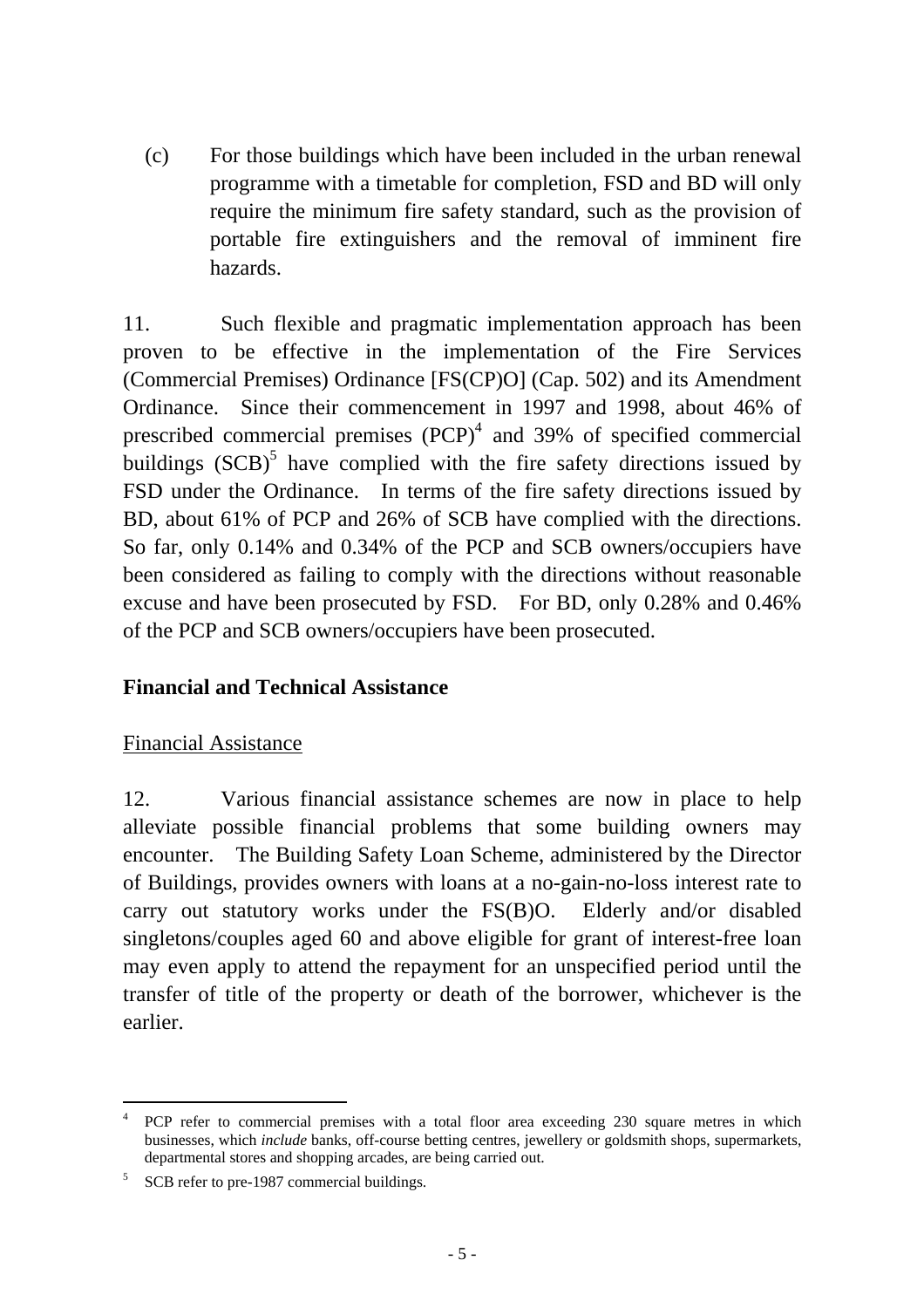13. Other than the Building Safety Loan Scheme operated by the Government, the Hong Kong Housing Society (HKHS) also provides owners with loans and grants to carry out building repair and maintenance work, including statutory works under the FS(B)O. Owners could apply for interest-free loans from the HKHS's Home Renovation Loan Scheme (HRLS) up to \$50,000. The HRLS was originally designed to help flat owners to carry out flat interior renovation on safety and hygiene items. With a view to facilitating owners to comply with the FS(B)O, the HKHS has agreed to extend the coverage of the loan to statutory works carried out in common parts of the buildings under the FS(B)O. Subsidies amounting to 50% of the loan or \$10,000, whichever is the lower, would also be granted to the loan applicant aged 60 or above who is the recipient of Comprehensive Social Security Assistance or medical fee waiver.

14. In addition, the HKHS has operated the Building Maintenance Incentive Scheme (BMIS), under which owners could obtain grants of not exceeding 20% of the total project cost or \$3,000 per residential unit, whichever is the lower. To facilitate owners to carry out statutory works under the FS(B)O, the HKHS has also agreed to consider, on individual merits, to relax the eligibility criteria of the BMIS, and provide owners with grant even if their estates/buildings comprise more than 200 residential units, as well as for the carrying out of fire safety upgrading works in the private areas of the buildings, such as the installation of fire resisting doors to flats.

## Technical Assistance

15. Apart from financial assistance, technical support for owners to carry out the statutory works under the FS(B)O will also be provided. Experience in implementing the FS(CP)O shows that the existence of OCs could help coordinate the statutory works in the common parts of the buildings. Therefore, every effort is being made to improve building management. HAD, through its liaison networks in various districts, makes proactive efforts to encourage, advise and assist owners to form OCs under the BMO. The HKHS also provides advice together with a financial grant of up to \$3,000 to encourage owners of private buildings to form OCs. With the concerted efforts of the Government, non governmental organizations and the public, about 15,000 private buildings have already had OCs. We will continue to assist owners to form OCs to facilitate the implementation of the FS(B)O.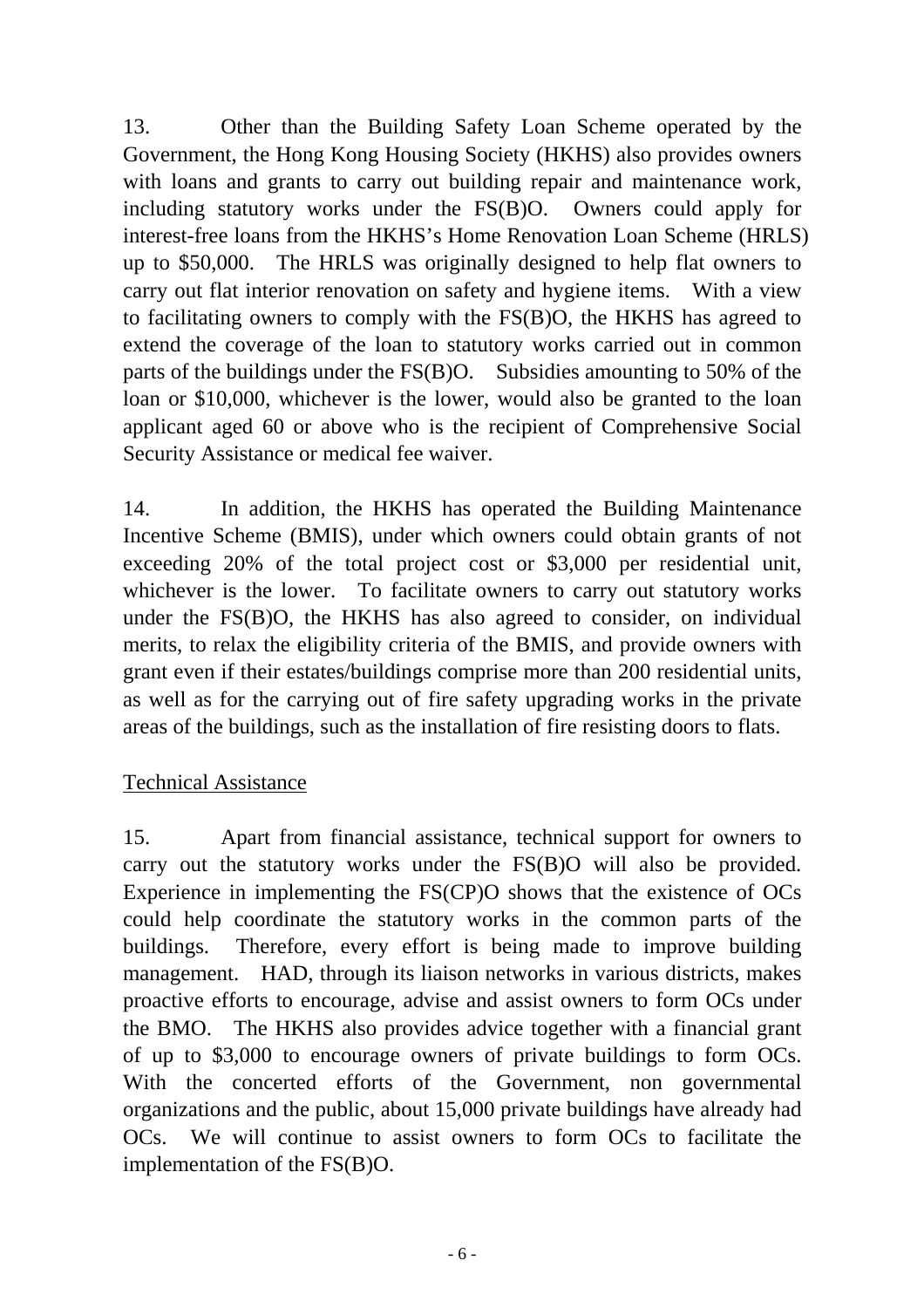16. Technical advice has and will also be given to owners to facilitate them to comply with the FS(B)O. Although the FS(B)O has not yet commenced, FSD and BD have inspected and issued advisory directions to about 900 composite buildings each year to advise on the enactment of the FS(B)O and the respective improvement works that would be required on each of them under the Ordinance under a Fallback Plan since 2004. FSD and BD have also arranged forums and attended seminars for owners and occupiers to explain the new requirements and the assistance available to them, and to provide technical advice. The HKHS, under the Building Management and Maintenance Scheme, also provides "one-stop" free technical advice to assist owners to comply with relevant Government orders, including engaging surveyors firm to help owners to make a basic cost estimate of carrying out the statutory works.

## **PREPARATION FOR THE COMMENCEMENT OF FS(B)O**

17. As mentioned in paragraph 16 above, FSD and BD have advised owners and occupiers of the target buildings on the respective improvement works that would be required on each of them under the FS(B)O and the assistance available to them through inspections, issue of advisory letters, and participation in forums and seminars. These not only help publicising the FS(B)O, but also provide opportunities to train up frontline staff for the implementation of the Ordinance. In addition, FSD and BD have been identifying the first lot of target buildings, i.e. pre-1973 composite buildings, that are without OCs so that HAD can start offering assistance to the owners concerned to form OCs.

18. To further prepare the public and the professionals concerned for the commencement of the FS(B)O, FSD and BD are planning to step up publicity through producing television and radio announcements in the public interest (APIs), publishing posters and leaflets, organising roving exhibitions, arranging forums with the 18 District Fire Safety Committees and owners/occupiers, meeting with professional institutes such as the Association of Registered Fire Service Installation Contractors of Hong Kong Ltd., etc. These publicity measures could help the public and the professionals concerned to understand the requirements under the FS(B)O.